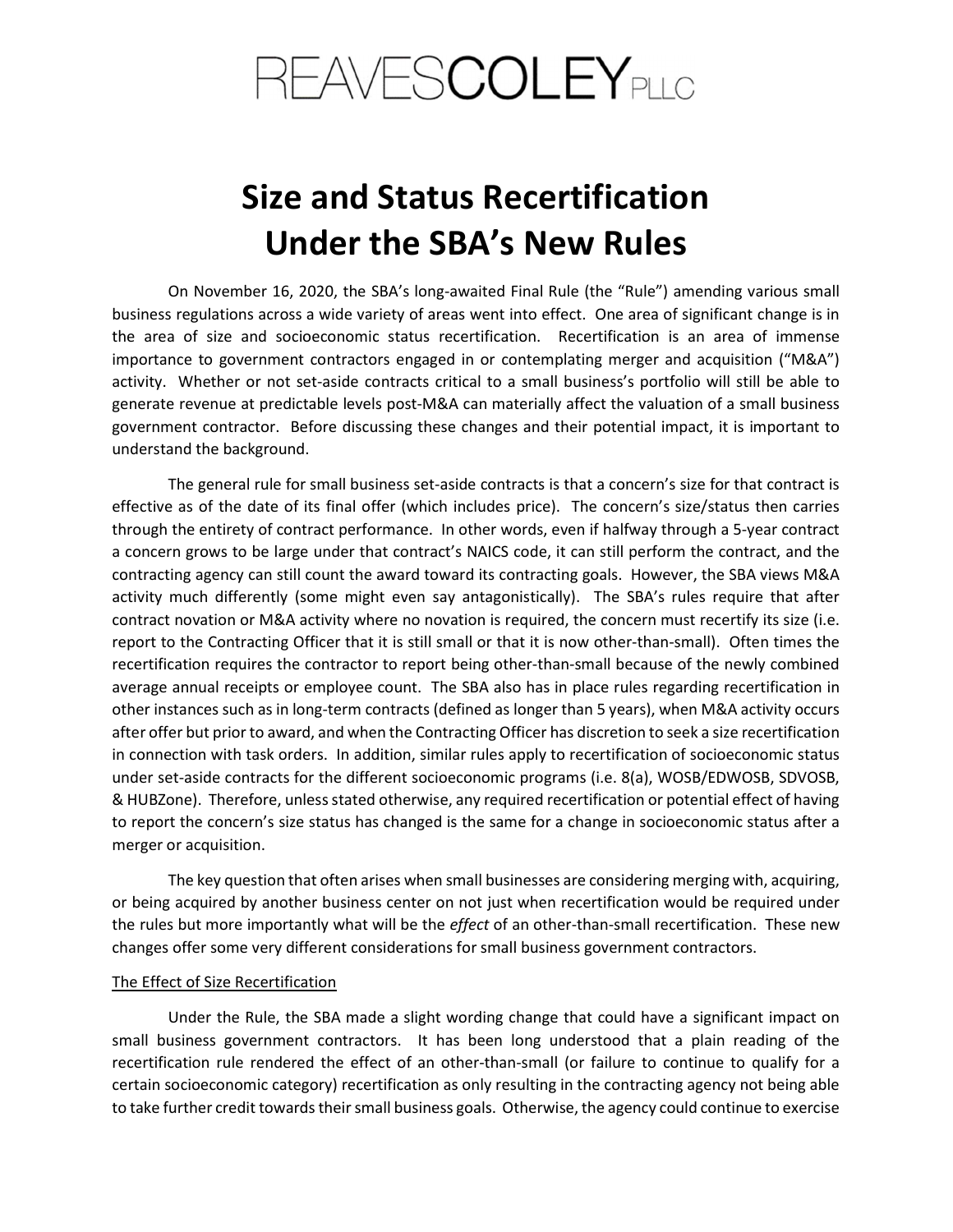option periods or award task orders to the concern. This understanding has been the subject of an administrative and regulatory tug-of-war over the last few years (largely between the SBA and the SBA's Office of Hearing and Appeals), and while there was always risk that the result of an other-than-small recertification could lead to performance under a set-aside contract being ended earlier than expected, it was somewhat safe to assume that despite some ambiguity in the rule, small business government contractors could count on future task orders and option years post-recertification.

 Now, under the new Rule, the SBA included a revision to the recertification rule without even addressing it specifically in the rule's preamble commentary. This change arguably states (in more clear language), that the recertification requirements post-merger/acquisition or contract notification are complete exceptions to the general rule regarding size/status discussed above. Accordingly, based on the SBA's prior positions on the effect of a post-M&A activity recertification, it appears that this wording change could have the effect of prohibiting agencies from further awarding task orders or exercising option periods.

 Still, confusion reigns in this area. The Federal Acquisition Regulation's (FAR) provisions governing recertifications (or "rerepresentations" as they are called under the FAR) do not necessarily reflect this aggressive SBA position (ineligibility for award of options and task orders after an "other than small" recertification), and it can be argued that this change is still not clear thus not having the SBA's intended effect. In short, Contracting Officers could continue to operate unchanged despite this revision to the Rule. Further, in public statements made after the announcement of the new Rule, certain SBA officials have stated that an other-than small recertification would only affect agency goaling and not eligibility for future options or orders (despite the SBA's previously articulated position). However, this elevated risk of potentially not being awarded future task orders or option periods must be considered by small business government contractors looking at a merger or acquisition whether on the buy or sell side, and regardless, this slight change and the history of uncertainty under this regulation should serve to prevent them from just assuming that set-aside work will stay in place unaffected post-transaction.

# Recertification After Offer but Prior to Award

 Most small business government contractors understand that the procurement process (i.e., from RFP to contract award) can be quite lengthy. This often times results in many months (and perhaps a year or more), between the submission of a final offer with price (i.e., when size/status is determined) and actual contract award. The historical recertification rule broadly required that if a merger/acquisition occurs after offer but prior to award of a set-aside contract, the concern must recertify its size/status.

 Under the new Rule, however, the SBA has tried to take the potential for lengthy procurements into account. Rather than a blanket requirement in this scenario, the rule still requires recertification as before but states:

- If the merger/acquisition occurred within 180 days of the final offer with price and the concern recertifies as other-than-small, the concern will be ineligible for award.
- If the merger/acquisition occurred greater than 180 days after the final offer with price and the concern recertifies as other-than-small, the concern is eligible for award, but the agency cannot count the award as an award to a small business.